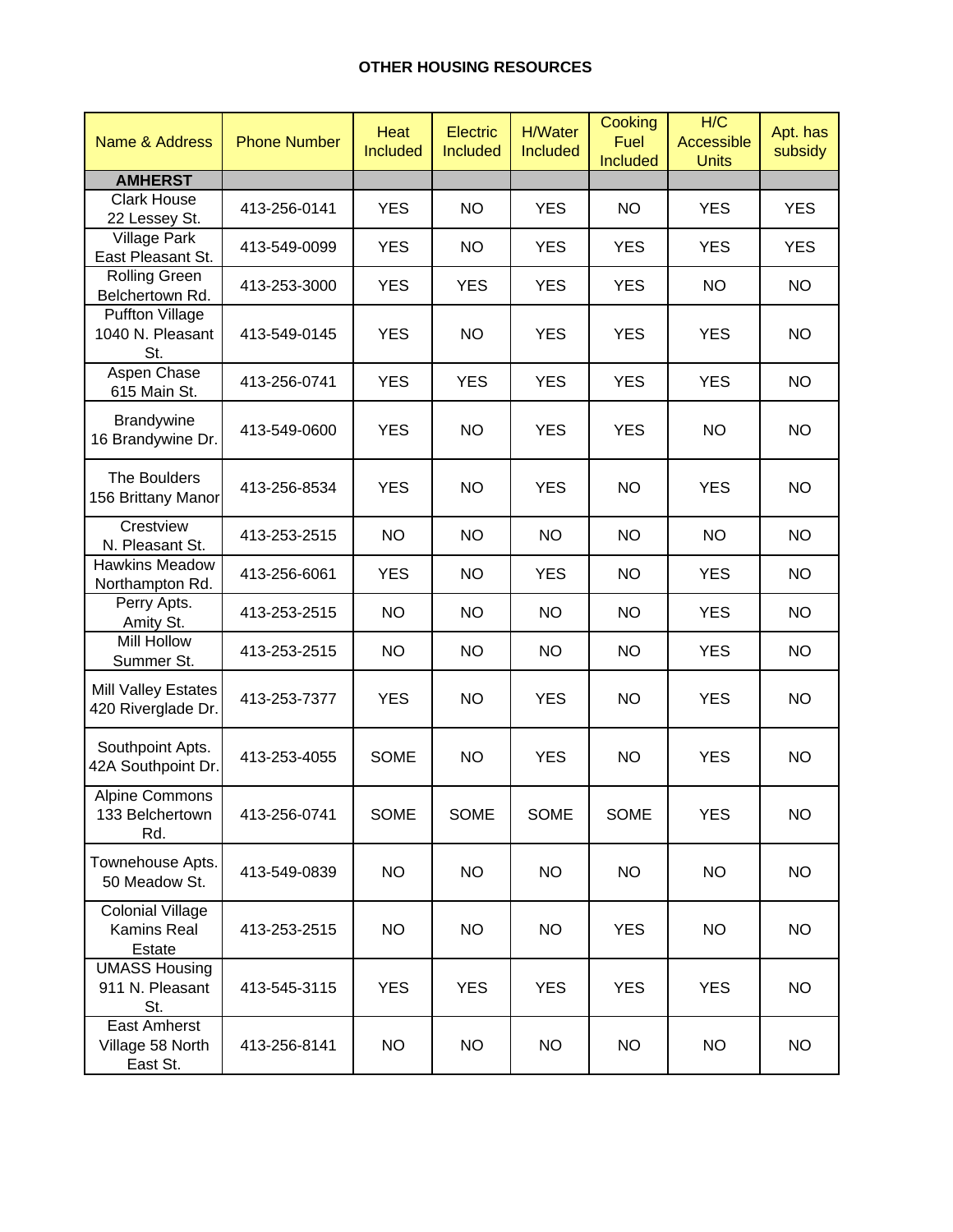## **OTHER HOUSING RESOURCES**

| Presidential Apts.<br>950 N. Pleasant<br>St.                  | 413-253-2515        | <b>SOME</b>             | <b>NO</b>            | <b>YES</b>                 | <b>NO</b>              | <b>NO</b>         | <b>NO</b>           |
|---------------------------------------------------------------|---------------------|-------------------------|----------------------|----------------------------|------------------------|-------------------|---------------------|
| Hollister Apts.<br>Riverglade Dr.                             | 413-549-0145        | <b>NO</b>               | <b>NO</b>            | <b>NO</b>                  | <b>NO</b>              | <b>NO</b>         | <b>NO</b>           |
| 177 N. Pleasant<br>St.<br>Kamins<br><b>Real Estate</b>        | 413-253-2515        | <b>YES</b>              | <b>NO</b>            | <b>YES</b>                 | <b>NO</b>              | <b>YES</b>        | <b>NO</b>           |
| College Inn<br>77 Belchertown<br>Rd.                          | 413-253-2515        | <b>YES</b>              | <b>YES</b>           | <b>YES</b>                 | <b>YES</b>             | <b>NO</b>         | <b>NO</b>           |
| <b>Amherst Motel</b><br>Northampton Rd.                       | 413-256-8122        | <b>NO</b>               | <b>NO</b>            | <b>NO</b>                  | <b>NO</b>              | <b>NO</b>         | <b>NO</b>           |
| Gilreath Manor<br><b>Lincoln Realty</b>                       | 413-253-7879        | <b>NO</b>               | <b>NO</b>            | <b>NO</b>                  | <b>NO</b>              | <b>NO</b>         | <b>NO</b>           |
| <b>Halcourt Gardens</b><br>12 Hallock St.                     | 413-253-2120        | <b>NO</b>               | <b>NO</b>            | <b>NO</b>                  | <b>NO</b>              | <b>NO</b>         | <b>NO</b>           |
| <b>Riverside Park</b><br>Apts. 134<br>Montague Rd.            | 413-549-1403        | <b>NO</b>               | <b>NO</b>            | <b>NO</b>                  | <b>NO</b>              | <b>NO</b>         | <b>NO</b>           |
| <b>Butternut Farm</b><br>12 Longmeadow<br><b>Drive</b>        | 413-233-1774        | <b>YES</b>              | <b>NO</b>            | <b>YES</b>                 | <b>NO</b>              | <b>YES</b>        | <b>NO</b>           |
| Name & Address                                                | <b>Phone Number</b> | Heat<br><b>Included</b> | Electric<br>Included | <b>H/Water</b><br>Included | Cooking<br><b>Fuel</b> | H/C<br>Accessible | Apt. has<br>subsidy |
|                                                               |                     |                         |                      |                            | Included               | <b>Units</b>      |                     |
| <b>NORTHAMPTON</b>                                            |                     |                         |                      |                            |                        |                   |                     |
| <b>Hampton Court</b><br>20 Hampton Court                      | 413-585-0020        | <b>YES</b>              | <b>NO</b>            | <b>YES</b>                 | <b>NO</b>              | <b>YES</b>        | <b>NO</b>           |
| Shaw's Motel<br>89 Bridge St.                                 | 413-586-0343        | SOME                    | <b>SOME</b>          | <b>YES</b>                 | <b>YES</b>             | <b>NO</b>         | <b>NO</b>           |
| Laurel Ridge Apts.<br>Hatfield St.                            | 413-584-1910        | <b>YES</b>              | <b>NO</b>            | <b>YES</b>                 | <b>NO</b>              | <b>YES</b>        | <b>NO</b>           |
| Meadowbrook<br>Pres. Bridge Rd.                               | 413-584-7590        | <b>YES</b>              | <b>NO</b>            | <b>YES</b>                 | <b>YES</b>             | <b>YES</b>        | <b>NO</b>           |
| Michael's House<br>71 State St.                               | 413-586-8896        | <b>NO</b>               | <b>NO</b>            | <b>YES</b>                 | <b>NO</b>              | <b>YES</b>        | <b>YES</b>          |
| <b>River Run Condos</b><br>Damon Rd.                          | 413-585-9745        | <b>NO</b>               | <b>NO</b>            | <b>YES</b>                 | <b>NO</b>              | <b>NO</b>         | <b>NO</b>           |
| <b>Hampton Gardens</b><br>2000 Hampton<br>Gardens             | 413-586-1405        | <b>NO</b>               | <b>NO</b>            | <b>NO</b>                  | <b>NO</b>              | <b>YES</b>        | <b>NO</b>           |
| <b>SUNDERLAND</b>                                             |                     |                         |                      |                            |                        |                   |                     |
| Pioneer Valley<br>Apts. Eaglecrest<br>Mgmt.<br>Squire Village | 413-256-3442        | <b>NO</b>               | NO                   | <b>NO</b>                  | <b>NO</b>              | <b>NO</b>         | <b>NO</b>           |